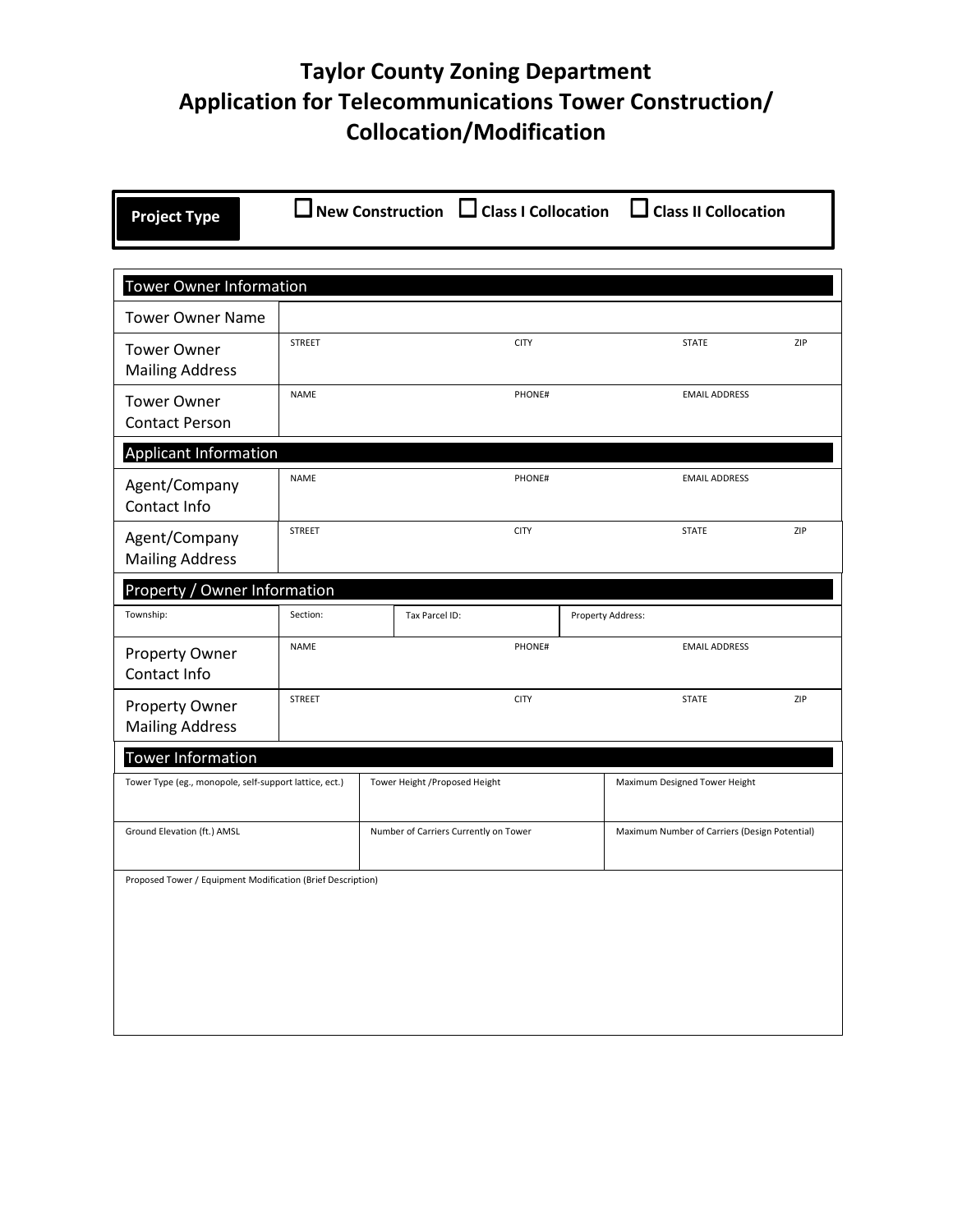## **Taylor County Zoning Department Application for Telecommunications Tower Construction/ Collocation/Modification**

Zoning Permit Submittal Requirements/Checklist:

| $\mathsf{L}$ | Completed Telecommunications Tower Construction/Collocation/Modification Application Form                                                                                                                                                                                                                                                                                                                                                                                                                                                                           |  |  |  |  |  |
|--------------|---------------------------------------------------------------------------------------------------------------------------------------------------------------------------------------------------------------------------------------------------------------------------------------------------------------------------------------------------------------------------------------------------------------------------------------------------------------------------------------------------------------------------------------------------------------------|--|--|--|--|--|
|              | <b>Project Narrative</b><br>A signed statement briefly describing the project and explaining why the site was<br>selected and the objectives of the new tower, collocation or modification (eg., filling<br>coverage gap, installing 4G equipment, etc.)                                                                                                                                                                                                                                                                                                            |  |  |  |  |  |
|              | Complete set of construction / site plans, including the minimum:                                                                                                                                                                                                                                                                                                                                                                                                                                                                                                   |  |  |  |  |  |
|              | Detailed site plans showing property boundaries, access roads, lease area, and tower<br>$\bullet$<br>location<br>Detailed elevation plans showing height of the tower (and any proposed extension, if<br>$\bullet$<br>applicable), existing and proposed antenna arrays (label carriers and height on tower),<br>vacant collocation spots, existing and proposed ground equipment shelters and/or<br>cabinets<br>Existing and proposed landscaping or screening features<br>$\bullet$<br>Must be sealed with a Wisconsin Professional Engineers' stamp<br>$\bullet$ |  |  |  |  |  |
|              | Radio Frequency propagation maps<br>Maps depicting applicants' coverage both before and after installation / modification of                                                                                                                                                                                                                                                                                                                                                                                                                                        |  |  |  |  |  |
|              | equipment                                                                                                                                                                                                                                                                                                                                                                                                                                                                                                                                                           |  |  |  |  |  |
| $\Box$       | Inventory & maps of existing towers in the area                                                                                                                                                                                                                                                                                                                                                                                                                                                                                                                     |  |  |  |  |  |
|              | Map & label existing towers within a two mile radius of the proposed site.                                                                                                                                                                                                                                                                                                                                                                                                                                                                                          |  |  |  |  |  |
| $\Box$       | <b>Structural Analysis of Tower</b>                                                                                                                                                                                                                                                                                                                                                                                                                                                                                                                                 |  |  |  |  |  |
|              | Analysis should include a summary statement indication that the tower can<br>accommodate the proposed modification or collocation and complies with all applicable<br>engineering and construction standards. A signed / stamped statement by a professional<br>engineer licensed in Wisconsin regarding the structural capacity and integrity of the<br>tower may be submitted in lieu of a copy of the complete structural analysis.                                                                                                                              |  |  |  |  |  |
|              | Other Information                                                                                                                                                                                                                                                                                                                                                                                                                                                                                                                                                   |  |  |  |  |  |
|              | <b>Application Fee</b>                                                                                                                                                                                                                                                                                                                                                                                                                                                                                                                                              |  |  |  |  |  |